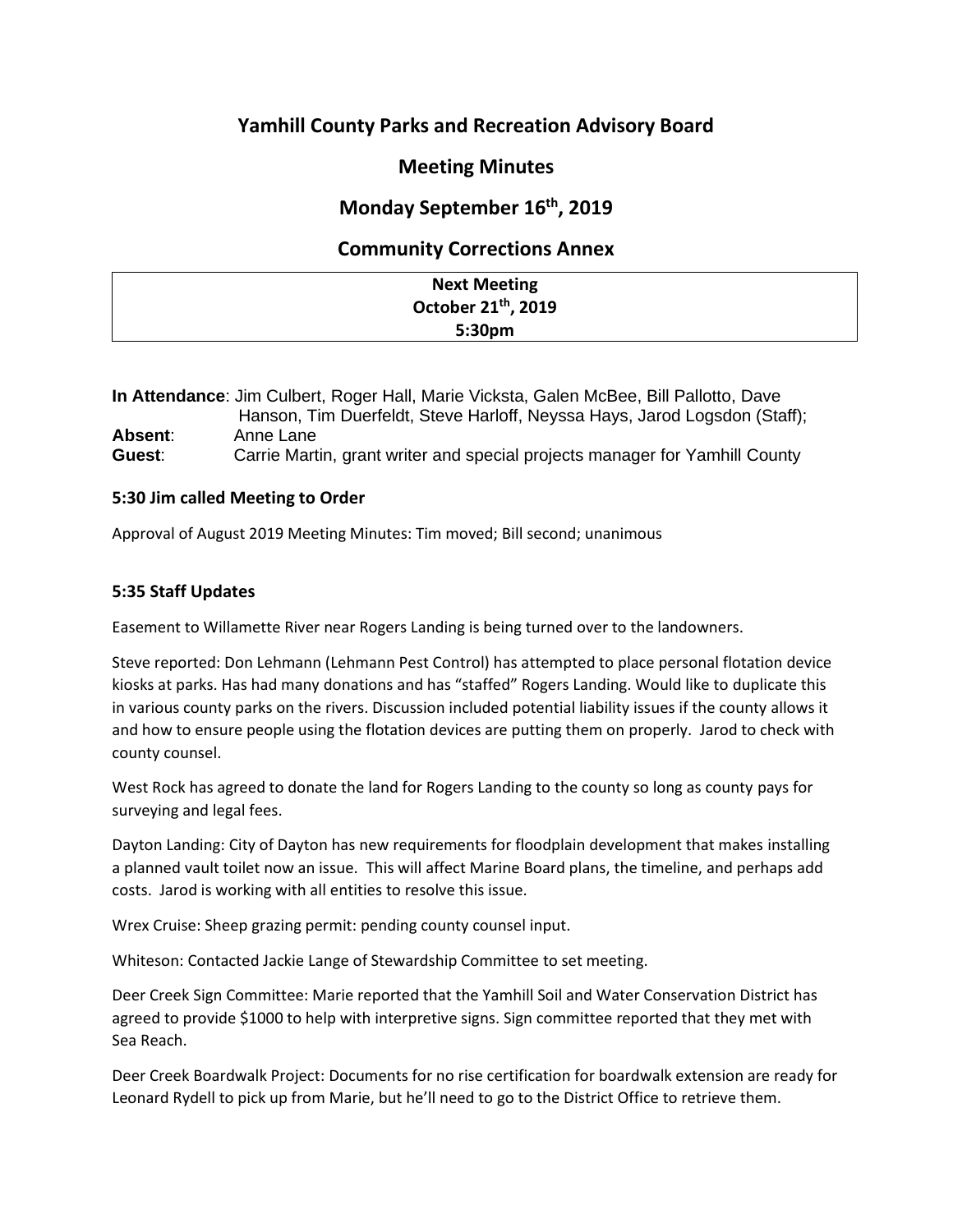Tangleboxing: concludes Monday 9/23, and the boxes will need to be retrieved then. Disappearance of the boxes was really high this year. Next year we need to give Jarod detailed descriptions of where the boxes are hidden. Recommend that the season be shortened next year. At Oct Board meeting we'll select the drawing winners. Jarod has received roughly 100 completed drawing entries. Sold roughly 700 passports; had to do a second printing. It has become a small revenue generating endeavor, which it was not intended to be; what should we do about that? Discussion: hold an end of the season event.

RC Track Interest Group - Jarod met with the RC car enthusiast representatives and saw them run. They're very quiet. The request is to put in a racetrack at Stewart Grenfell Park at group expense. Discussion on liability and need for commissioners to weigh in on request. Final decision was that Jarod should ask for commissioner permission. RC car group will need to have their own insurance and liability insurance that releases the county. If Mill Creek floods the track will need to be rebuilt; the group will be responsible for incurring those costs also.

#### **6:15 Work Session**

Visioning Workshop for Parks Dept. direction and master planning. Eventually, an RFP will be developed to solicit outside contractor.

Questions/Discussion to be pursued include: Where are we now? and Where are we going/want to go? for the following areas:

1. Education

Allowing educational groups/partners to use Metsker

Tangleboxing

Interpretive signage: Deer Creek, Dayton Landing, Lafayette Locks, Metsker, future multimodal trails, School based partnerships esp with rural schools

Building curriculum

Pop up events to "meet with the park ranger" - work with partner groups. At parks, library, farmers markets (utilize volunteers)

Natural science and service learning opportunities outreach to high schools

Dedicated facility for outdoor education - Outdoor School for All funding?

Expand tribal connection & input

2. Water connectivity & opportunities

Maintaining

Trying to improve Dayton Landing for various boating opps.

Swimming, fishing

Expansion of educational signage at Lafayette Locks

Create and promote official water trail for kayak/canoe.

Partner with Willamette Valley Pleistocene Project

Work with the tribes for funding and programming

Update amenities - make water frontage easier to access as a pedestrian

3. PR/Marketing

Facebook & website

Discussion of logo and branding

Have printed material but no distribution

Tanglebox

Consistent messaging